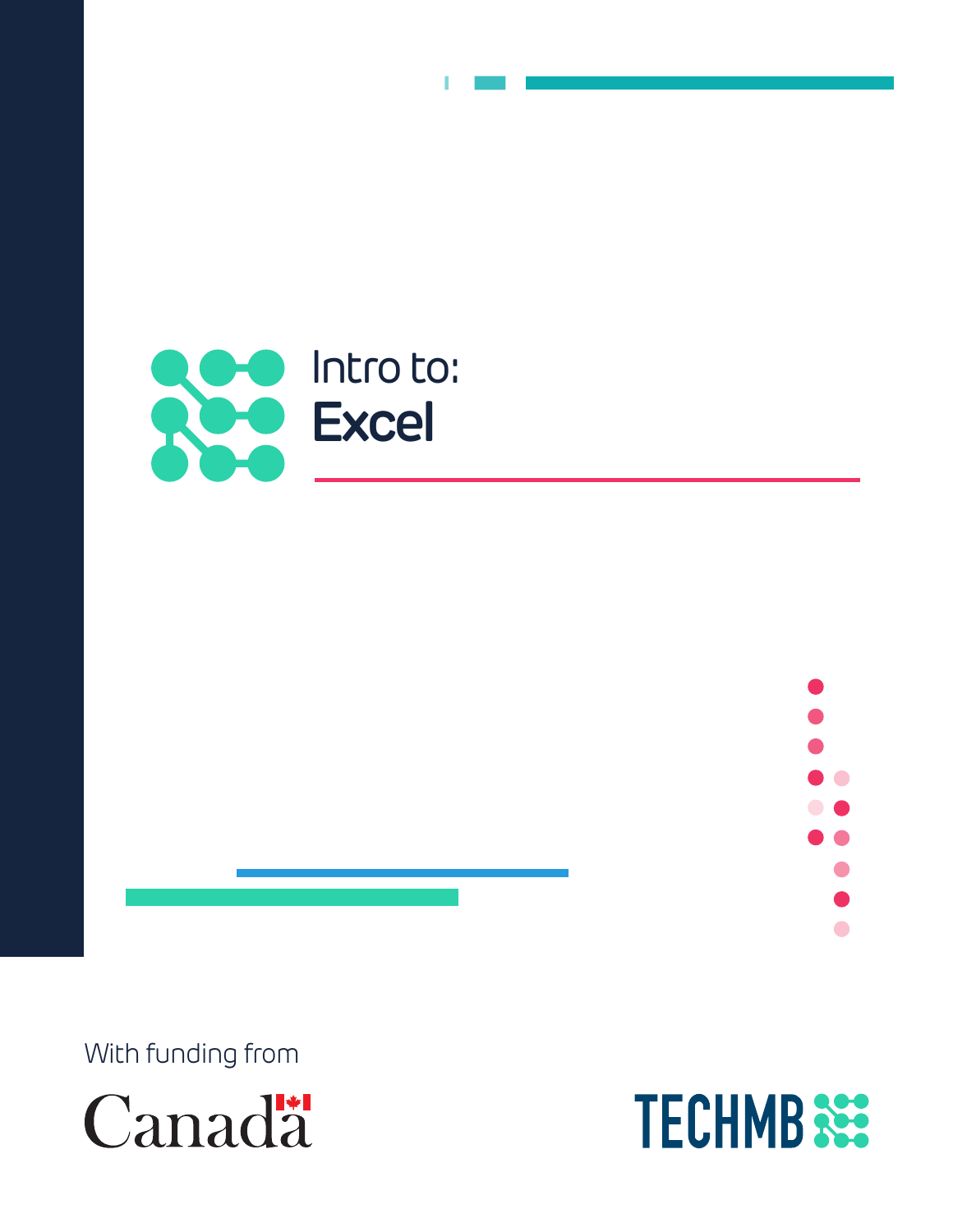# **what is Excel?**



Microsoft (MS) Excel is a software program that allows you to create spreadsheets to track data.

# **MS Excel Command Center**

Take some time to explore and experiment with all the different **Commands, Tabs**, and **Groups** above. As you hover over buttons you will notice that a small dialog box appears with an explanation of each feature.

At the very top left is the **Quick Access Toolbar**. Common commands but you can add more to suite your needs. Click the drop down arrow and select any of the commands from the menu that you would like to add.



## **1 Fill in the Blanks – Use the diagram above to help you identify numbers 1 - 4**

- 1. \_\_\_\_\_\_\_\_\_\_\_\_\_\_\_\_\_\_\_\_\_\_\_\_\_\_\_\_\_\_\_\_\_\_\_\_\_\_\_\_\_\_\_\_
- 2. \_\_\_\_\_\_\_\_\_\_\_\_\_\_\_\_\_\_\_\_\_\_\_\_\_\_\_\_\_\_\_\_\_\_\_\_\_\_\_\_\_\_\_\_
- 3. \_\_\_\_\_\_\_\_\_\_\_\_\_\_\_\_\_\_\_\_\_\_\_\_\_\_\_\_\_\_\_\_\_\_\_\_\_\_\_\_\_\_\_\_
- 4. \_\_\_\_\_\_\_\_\_\_\_\_\_\_\_\_\_\_\_\_\_\_\_\_\_\_\_\_\_\_\_\_\_\_\_\_\_\_\_\_\_\_\_\_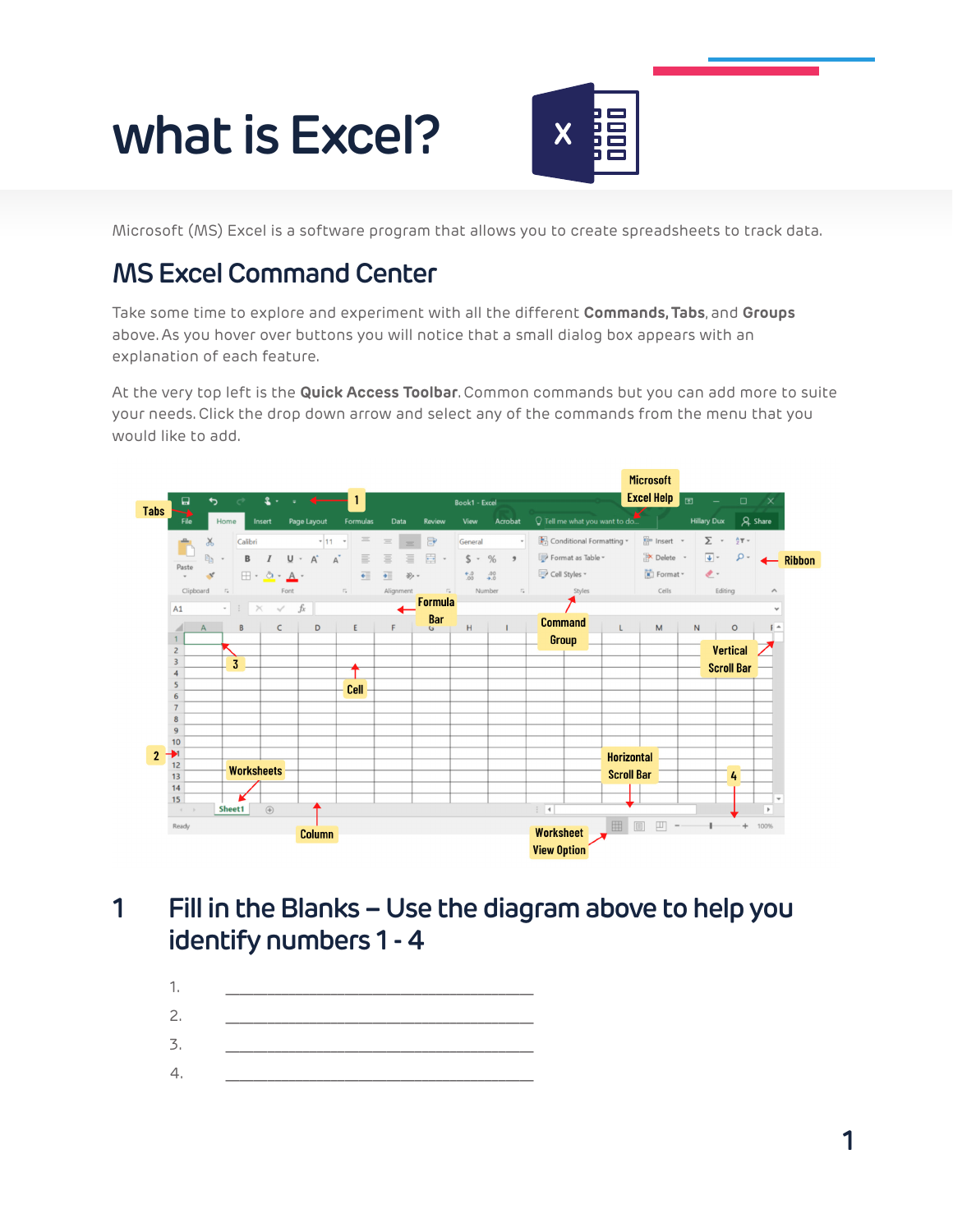# **File Menu**

The **File Menu**, also sometimes called Backstage, lists a number of important functions that you will need as you use MS Excel.

- **Info** View information about the current workbook and adjust protection controls
- **New** Open a new blank worksheet or choose a template
- **Open** Open an existing workbook saved on your computer or OneDrive
- **Save and Save As**  Save your workbook
- **Print**  Adjust printer settings and print your workbook
- **Share**  Invite others to view your workbook or send as an email attachment
- **Export** Export your workbook to another format
- **Close** Close the current workbook
- **Account** Access your MS account info
- **Options** Access Quick Analysis preferences, Auto Recover settings, or Language preferences

#### $\left(\epsilon\right)$ Info Info New Protec Open 19 Control w Save Protect Workbook · Save As Save as Adobe Inspec  $\circledast$ **PDF** Before pu Check for Print Doc Issues - $\equiv$  Cont Share Export Manao  $\Omega$ Check in, Publish Manage n Ther Workbook Close **Brows** Account Pick what Options **Browser View** Options

# **Workbooks vs. Worksheets**

Excel files are called **Workbooks**. In your Workbook you can create one or more **Worksheets** to organize your data. Worksheet can also be called **Spreadsheets** or just a **Sheet.**

When you open a new Workbook, it will have one Worksheet called **Sheet1.** Rename it by rightclicking on the **Sheet tab** and choosing **Rename** on the menu.

Using this menu you can also move, copy, add, or delete Sheets.



## **Tip: Deleting Sheets**

Once you delete a Sheet it will be permanently removed. You cannot undo this command.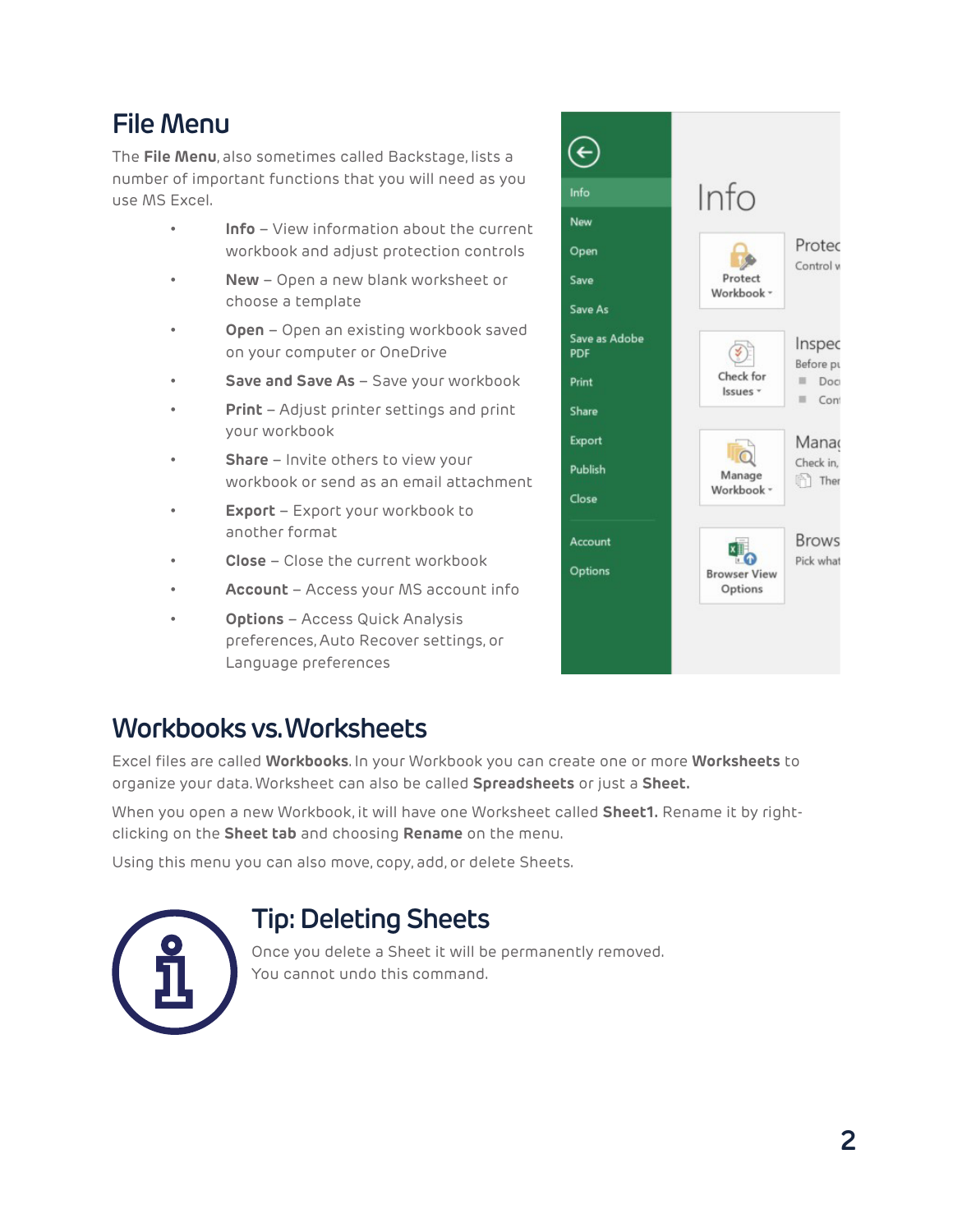## **Cell Basics**

Each Excel Worksheet is made up of thousands of small rectangles, called **Cells**. Cells are the intersection of a column and a row. Columns run vertically and are labeled by letters (A, B, C…) and Rows run horizontally and are labeled by numbers (1, 2, 3…). Each cell has a name based on its column and row.

F.

G

### **2. What is the name of the selected cell in this image?**

You can select multiple cells at a time, a group of selected cells is called a **Cell Range**. Instead of a single cell address, the cell range only uses the names of the first and last cell. For example, a cell range that included A1, A2, A3, A4, and A5 would be written as A1:A5.

 $\frac{1}{1}$ 

 $\begin{array}{c}\n 2 \\
3 \\
4 \\
5\n \end{array}$ 

 $\sqrt{6}$ 

 $\boldsymbol{7}$ 

 $\bf8$ 

## **3. Name these cell ranges:**

a. \_\_\_\_\_\_\_\_\_\_\_\_\_\_\_\_\_\_\_\_\_\_\_\_\_\_\_\_\_\_\_\_\_\_\_\_\_\_\_\_\_\_\_\_ b. \_\_\_\_\_\_\_\_\_\_\_\_\_\_\_\_\_\_\_\_\_\_\_\_\_\_\_\_\_\_\_\_\_\_\_\_\_\_\_\_\_\_\_\_

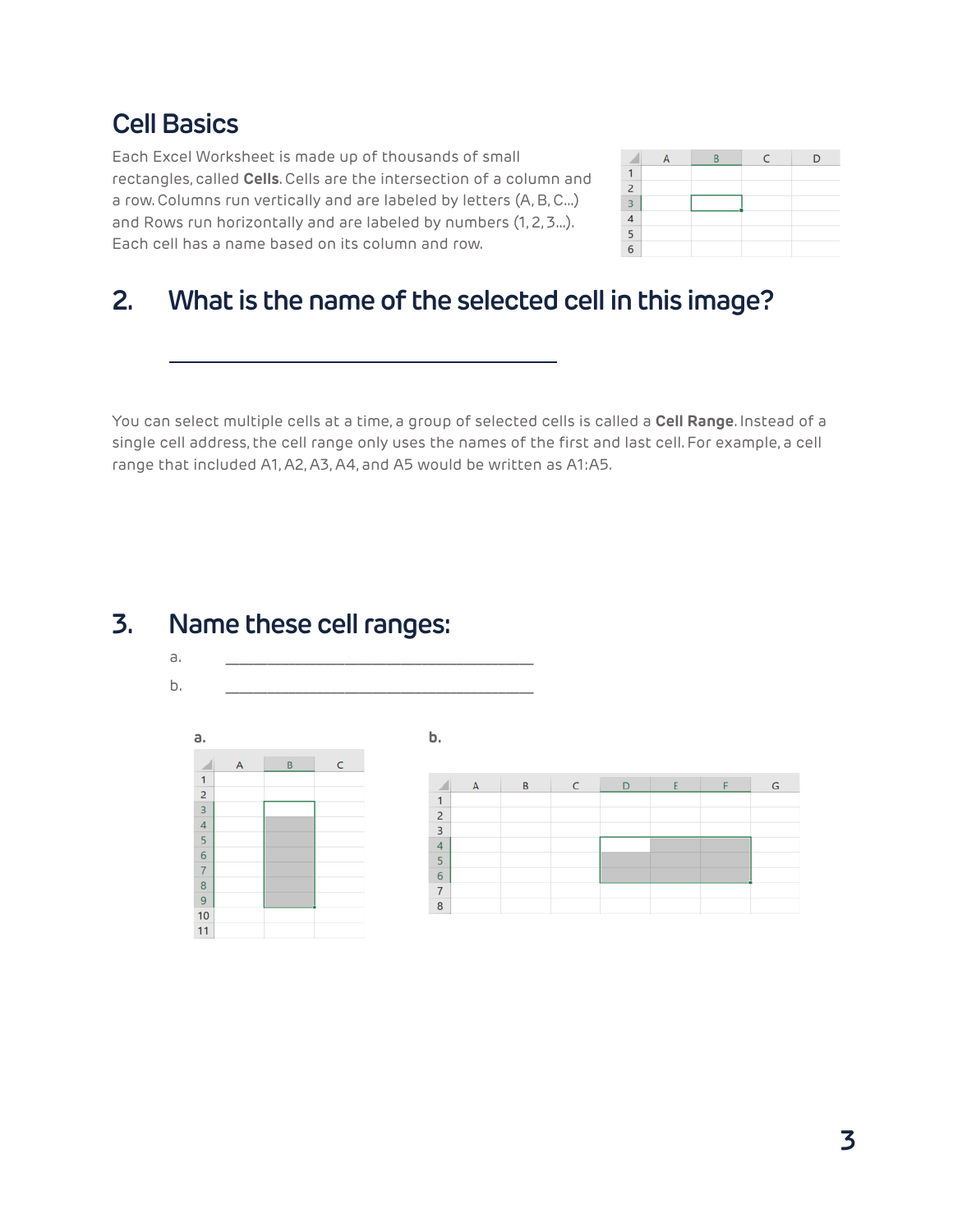#### **4**

# **Formatting**

Format Cells

Cells can contain **formatting** that changes the way the letters or numbers are displayed. For example, Percentages appear as 0.25 or 25%. To change the format, right click in a cell and choose **Format** from the menu or choose form the **Number group** on the **Home tab**.

 $\overline{\phantom{a}}$ 

 $\times$ 

| Number                                   | Alignment               | Font                     | Border                                     | Fill   | Protection                                                                                          | <b>ABC</b><br>123 | General<br>No specific format       |
|------------------------------------------|-------------------------|--------------------------|--------------------------------------------|--------|-----------------------------------------------------------------------------------------------------|-------------------|-------------------------------------|
| Category:<br>General                     | $\widehat{\phantom{a}}$ | Sample                   |                                            |        |                                                                                                     | 12                | <b>Number</b><br>0.25               |
| Number<br>Currency<br>Accounting<br>Date |                         |                          | $\overline{2}$<br>Decimal places:          | $\div$ |                                                                                                     |                   | Currency<br>\$0.25                  |
| Time<br>Percentage<br>Fraction           |                         |                          | Use 1000 Separator ()<br>Negative numbers: |        |                                                                                                     | 99931             | <b>Accounting</b><br>\$0.25         |
| Scientific<br>Text                       |                         | $-1234.10$<br>1234.10    |                                            |        |                                                                                                     | $\blacksquare$    | <b>Short Date</b><br>1900-01-00     |
| Special<br>Custom                        |                         | $-1234.10$<br>$-1234.10$ |                                            |        |                                                                                                     | $\blacksquare$    | <b>Long Date</b><br>January 0, 1900 |
|                                          |                         |                          |                                            |        |                                                                                                     | CΙ                | <b>Time</b><br>6:00:00 AM           |
|                                          | $\checkmark$            |                          |                                            |        | $\sim$                                                                                              | $\%$              | Percentage<br>25.00%                |
|                                          |                         |                          |                                            |        | Number is used for general display of numbers. Currency and Accounting offer specialized formatting | $\frac{1}{2}$     | <b>Fraction</b><br>1/4              |
| for monetary value.                      |                         |                          |                                            |        |                                                                                                     | 10                | Scientific<br>2.50E-01              |
|                                          |                         |                          |                                            |        |                                                                                                     | ABC               | <b>Text</b><br>0.25                 |
|                                          |                         |                          |                                            |        | OK<br>Cancel                                                                                        |                   | More Number Formats                 |

## **4 Which format are the following? Circle one answer for each**

- **1.** 2021-01-02
	- a. Long Date
	- b. Text
	- c. Short date
- **2.** 4.42E+04
	- a. Time
	- b. Currency
	- c. Scientific
- **3.** \$44,198.00
	- a. Accounting
	- b. Percentage
	- c. Phone Number
- **4.** 44198.00
	- a. Number
	- b. Long Date
	- c. Social Insurance Number



 $A$  $\overline{R}$  $0.25$  $\mathbf{1}$  $\overline{c}$ 25%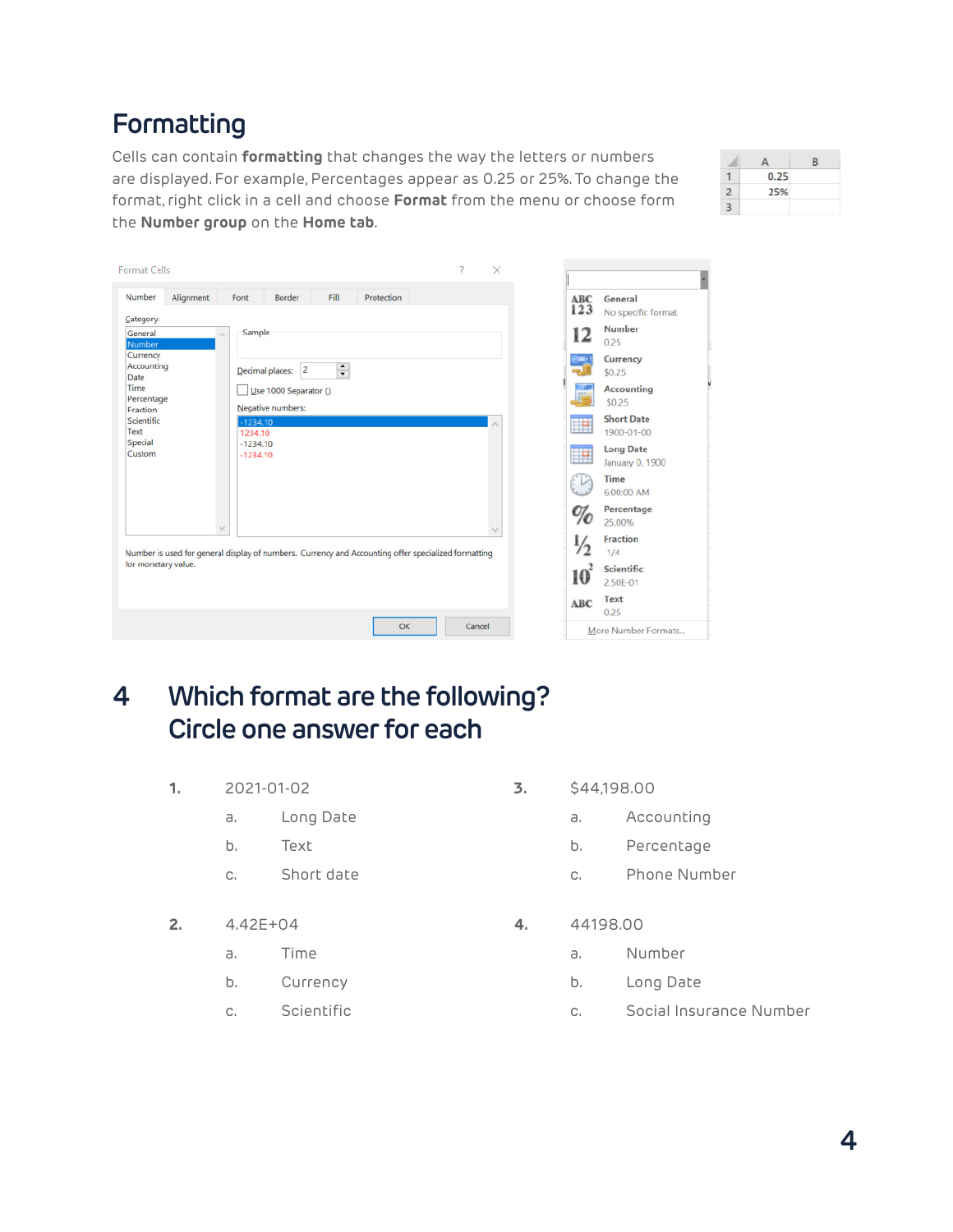| Insert              | Delete<br>Cells                                                                                                             | Format | $\Sigma$ . AutoSum<br>$J$ Fill $\sim$<br>$\mathcal{L}$ Clear $\tau$ | Ec |  |  |  |
|---------------------|-----------------------------------------------------------------------------------------------------------------------------|--------|---------------------------------------------------------------------|----|--|--|--|
| <b>Delete Cells</b> |                                                                                                                             |        |                                                                     |    |  |  |  |
|                     | Delete cells, rows, columns, or<br>sheets from your workbook.                                                               |        |                                                                     |    |  |  |  |
|                     | FYI: To delete multiple rows or<br>columns at a time, select multiple<br>rows or columns in the sheet, and<br>click Delete. |        |                                                                     |    |  |  |  |

# **Deleting Cells**

There is a difference between deleting the content from a cell and deleting the cell itself. To delete the data in a cell, select the cell you wish to clear and press **Delete or Backspace** on your keyboard. If you delete the entire cell, the cells below it will move up to fill the space. To do this, select the cell you wish to delete and then choose the Delete button on the Home tab of the Ribbon.

| File            | Home              | Insert                                                       |         | Page Layout |     |
|-----------------|-------------------|--------------------------------------------------------------|---------|-------------|-----|
|                 | X Cut             |                                                              | Calibri |             |     |
| Paste           | Copy<br>Clipboard | Format Painter<br>$\overline{12}$                            | в       |             | For |
| D <sub>13</sub> |                   | Copy (Ctrl+C)<br>Pick how you want to copy the<br>selection. |         |             |     |

## **Copy and Paste**

Copy data from a cell or multiple cells and paste into another cell. Select the cell or cells you wish to copy and either use the keyboard command [Ctrl][C] or the Copy button on the Home tab.

To paste, select the cell where you want the data to go and use [Ctrl] [V] or the Paste button.

# **Fill Handle**

To quickly fill in a series of cell with a sequential order, click and drag the Fill Handle, the small square at the bottom corner of the selected cell or name box.

You will need to manually fill in the first couple of cells for Excel to be able to guess.

# **Font**

Excel allows you to change the font you use in your spreadsheet. When choosing a font, be mindful of choosing one that is easy to read. Change the font by selecting the cell or cells and either right clicking your mouse or choosing from the Font group on the Home tab.



You can also change the size, colour, or bold the text

# **5. What is the default font for Excel? Circle one**

| a <sub>z</sub> | Calibri                            | b. Times New Roman c.                             | Arial |          |
|----------------|------------------------------------|---------------------------------------------------|-------|----------|
|                | text in the center of a cell:      | 6. Circle the buttons you would use to align your |       | $\equiv$ |
|                | 7. What do these three buttons do? |                                                   |       |          |

a. \_\_\_\_\_\_\_\_\_\_\_\_\_\_\_\_\_\_\_ b. \_\_\_\_\_\_\_\_\_\_\_\_\_\_\_\_\_\_\_ c. \_\_\_\_\_\_\_\_\_\_\_\_\_\_\_\_\_\_\_

**5**

亖 亖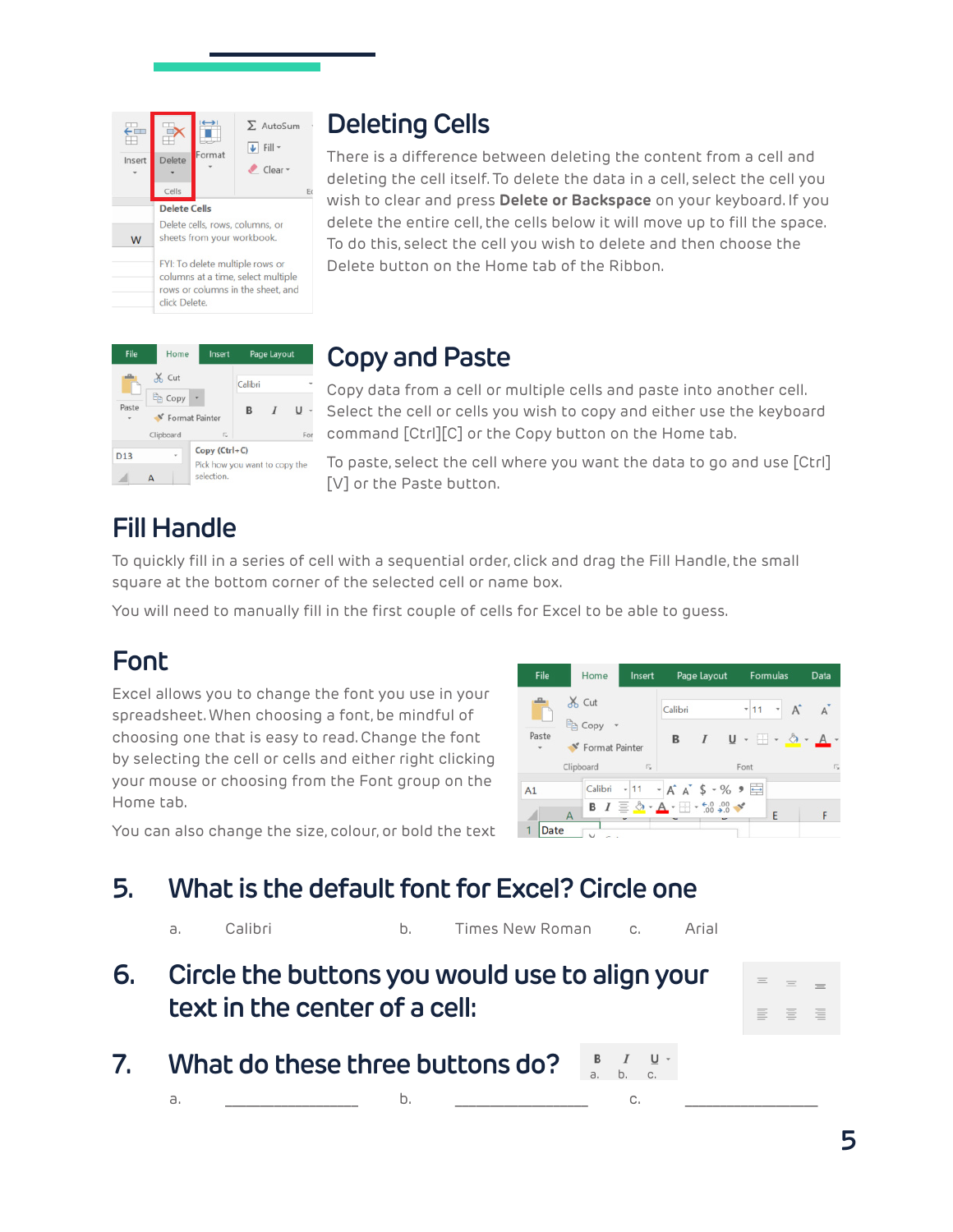# **Borders and Colour Fill**

Adding cell Borders and Colour Fill creates clear and define boundaries for your data.

In this example, you can clearly identify the headings because they are bolded and have colour fill, and you can easily follow the row with the team name to their points because of the borders.

To add borders, highlight the cells you wish to use it on and click the borders button on the home tab. You can add a border to one or all sides of your cell.

To add colour fill, highlight the cells you wish to add it to and then select the colour fill button on the home tab. The default colour is yellow, but you can opt to use any colour you want.

# **Modify Columns and Rows**

Once in a new worksheet, the columns and rows are all a consistent width and height. As you are entering data, you will likely need to adjust to accommodate your text.

In this example, the First Names are cut off by the next column. To adjust, hover your pointer on the border between column A and Column B until it becomes a black line with double arrows. Drag your cursor to the right to make column A bigger.

You can also adjust the height of your rows the same way, hover your cursor on the border between rows and drag to adjust.

A quick way to automatically adjust the height or width is to use **Autofit**. Find the AutoFit menu by clicking the **Format button** in the Cells group of our Home tab.



## **Tip: Pound Signs**

If you see a cell full of pound signs like this  $\# \# \# \# \#$ , it means your column is too small and your data does not fit.

To insert a new row, select the heading of the column below where you want it to be, right click, and select **Insert**. To add a new column, right click on the column to the right of where you want the new one to be. You can also use the Insert button in the Cells group on the Home tab.

To **delete** a row or column, select the row you wish to delete and right click. Choose **Delete** from the menu. The row **below** it will move up and fill its place.



|                | A               | В                         | С |
|----------------|-----------------|---------------------------|---|
|                |                 | <b>First Na Last Name</b> |   |
| $\overline{2}$ |                 | Doroth Zbornak            |   |
| 3              | Rose            | Nylund                    |   |
| 4              |                 | <b>Blanche Devereaux</b>  |   |
| 5              | Sophia Petrillo |                           |   |
| 6              | Lucas           | Hollingsworth             |   |
|                |                 |                           |   |



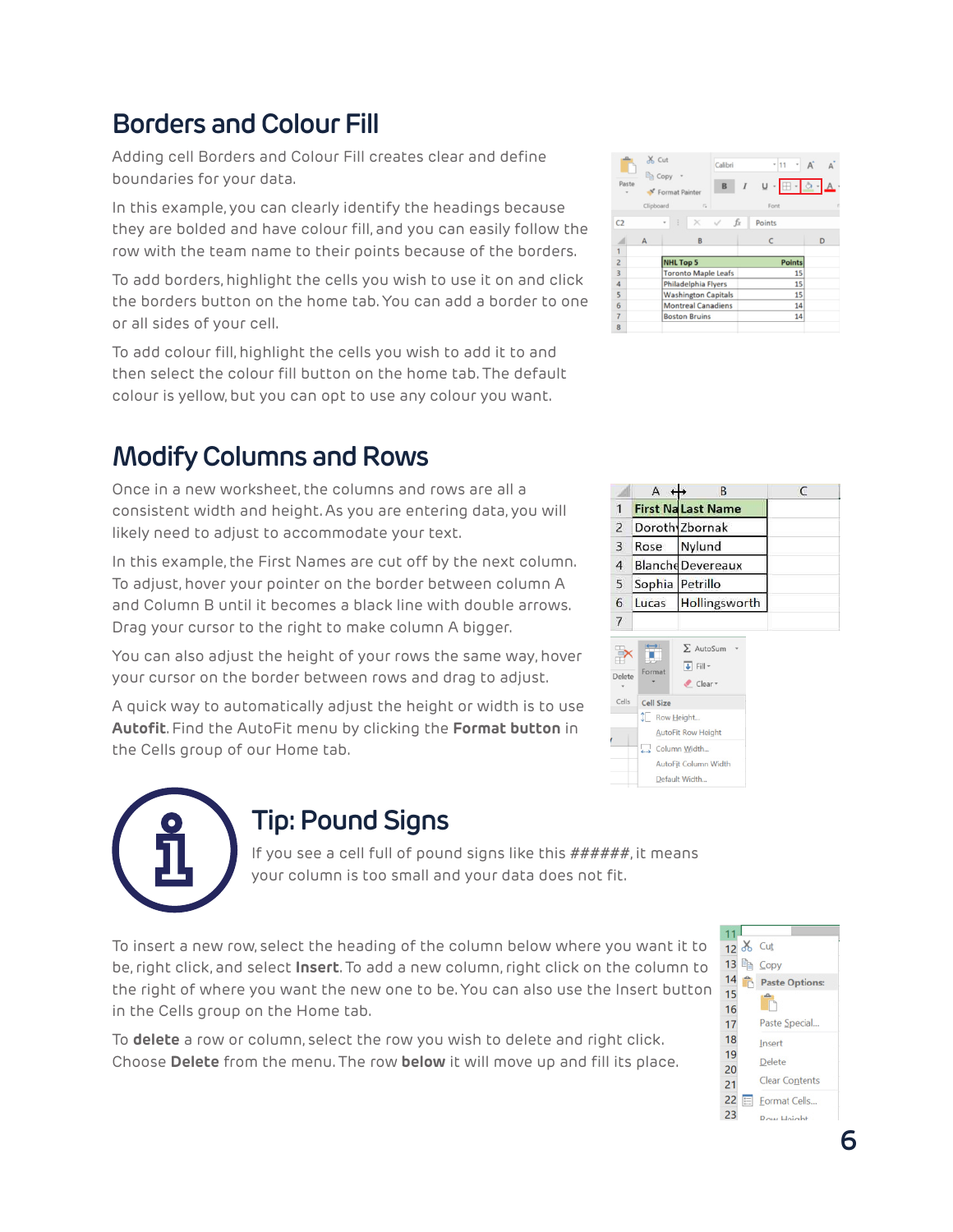If you wish to only delete the contents and to keep a blank row there, select **Clear Contents** from the right click menu.

To **move** a row or column, select it by clicking its heading and then choose the **Cut button** on the Home tab. Select where you would like to move it and then choose the Insert button and **Insert Cut Cells** from the menu.

| <b>B8</b>      | $\sim$                     | İ |   | fx | $=SUM(B2:B6)$ |
|----------------|----------------------------|---|---|----|---------------|
|                | A                          |   | B |    | D             |
| 1              | Dogs at the Shelter Number |   |   |    |               |
| $\overline{2}$ | <b>Bulldog</b>             |   | 2 |    |               |
| 3              | <b>German Sheperd</b>      |   |   | 3  |               |
| 4              | Husky                      |   |   |    |               |
| 5              | Greyhound                  |   |   | 2  |               |
| 6              | Corgi                      |   |   |    |               |
| 7              |                            |   |   |    |               |
| 8              | <b>Total</b>               |   |   | 9  |               |
| 9              |                            |   |   |    |               |

#### **Functions and Formulas**

Excel can add  $(+)$ , subtract  $(-)$ , multiply  $(*)$ , and divide  $($   $/$ numbers for you. Importantly, all functions must begin with an equals sign (=)

In this example, cell B8 holds the function =SUM(B2:B6) to add the value of each cell in cell range B2:B6 and displays the total in cell B8 and the function in the formula bar.

#### **8. What is the function used here in cell B8 to calculate the total for the groceries?**

|                | А               |      | B       | г |
|----------------|-----------------|------|---------|---|
| $\mathbf{1}$   | Item            | Cost |         |   |
| $\overline{2}$ | Yogurt          | Ś    | 2.99    |   |
| $\overline{3}$ | Milk            | s    | 1.79    |   |
| 4              | <b>Bread</b>    | Ś    | 4.20    |   |
| 5              | Eggs            | Ś.   | 3.49    |   |
| 6              | <b>Butter</b>   | Ś.   | 2.99    |   |
| $\overline{7}$ | <b>Cat Food</b> |      | 5 12.49 |   |
| 8              | <b>Total</b>    |      | \$27.95 |   |
| 9              |                 |      |         |   |

|   | 98                   |  |  |
|---|----------------------|--|--|
|   |                      |  |  |
|   |                      |  |  |
| 5 | =SUM(A1:A3,C1:C2,E1) |  |  |

A function must be written in a very specific way =**SUM**(B2:B6)

- Always begin with an  $=$
- Followed by the function name, eg. SUM
- And in brackets, the arguments (names of the cells you wish you calculate) eg. (B2:B6)

If you wish to calculate multiple arguments, be sure to separate them by a comma.



## **Tip: Point and Click**

When capturing a cell range for a function, instead of typing the cell range names, try typing the beginning of your function, =**SUM**( for example, and then using your cursor to select the cell range.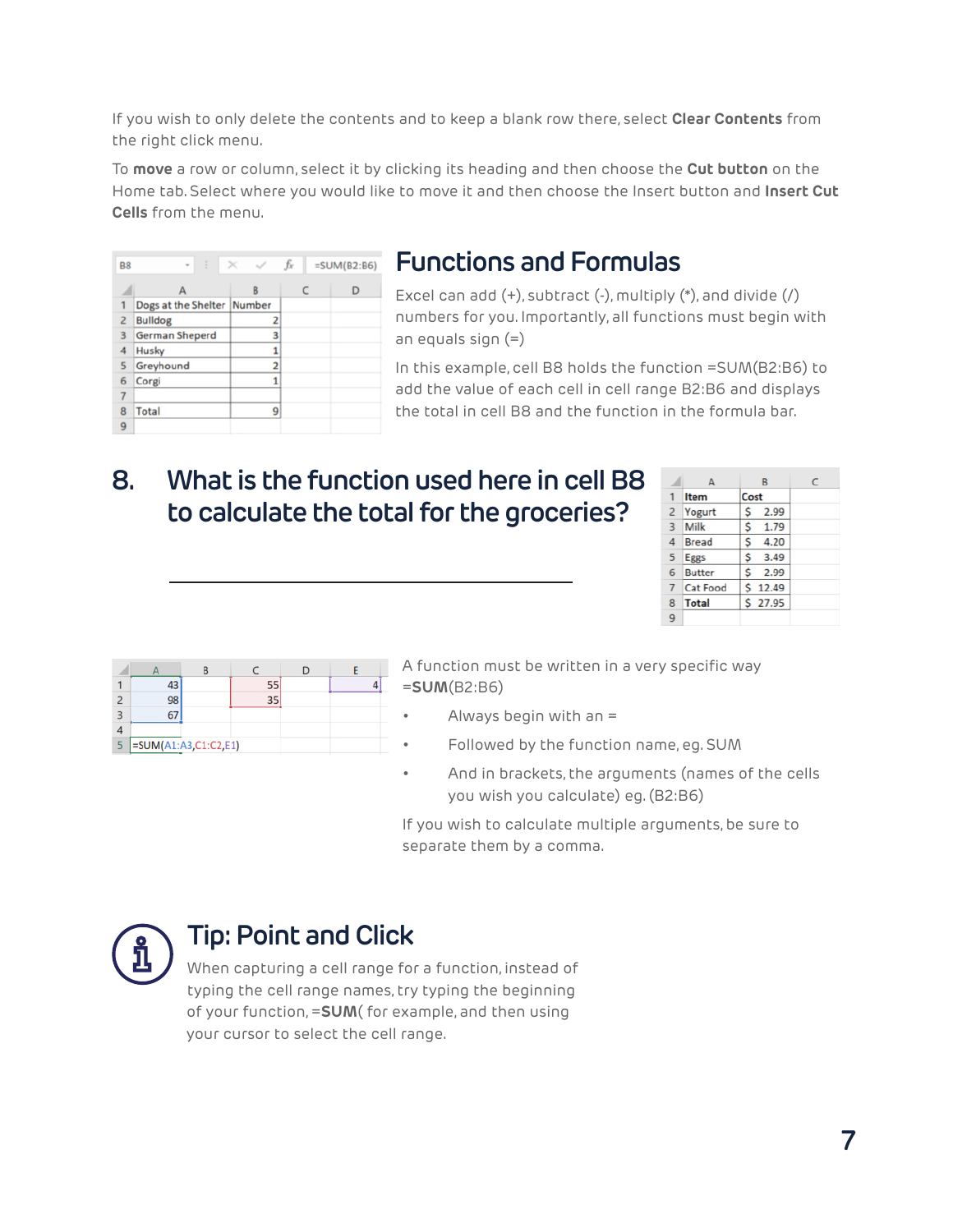**Charts**

Excel offers different charts that you can add to your worksheet depending on your needs. Once you have completed your worksheet, highlight the data you wish to chart and choose a chart from the Charts group on the Insert tab. As you can see, Excel will also recommend the best chart to use for you data.

| Recommended<br>Charts | il T   | ш<br>血工<br>55% | e a<br>n. | PivotChart |
|-----------------------|--------|----------------|-----------|------------|
|                       | Charts |                |           | Γü         |

## **9. Draw a line to match up the Type of Chart with its image:**



| a. I | Pie Chart    |
|------|--------------|
| b.   | Column Chart |
|      |              |

- c. Line Chart
- d. Area Chart

e. Bar Chart

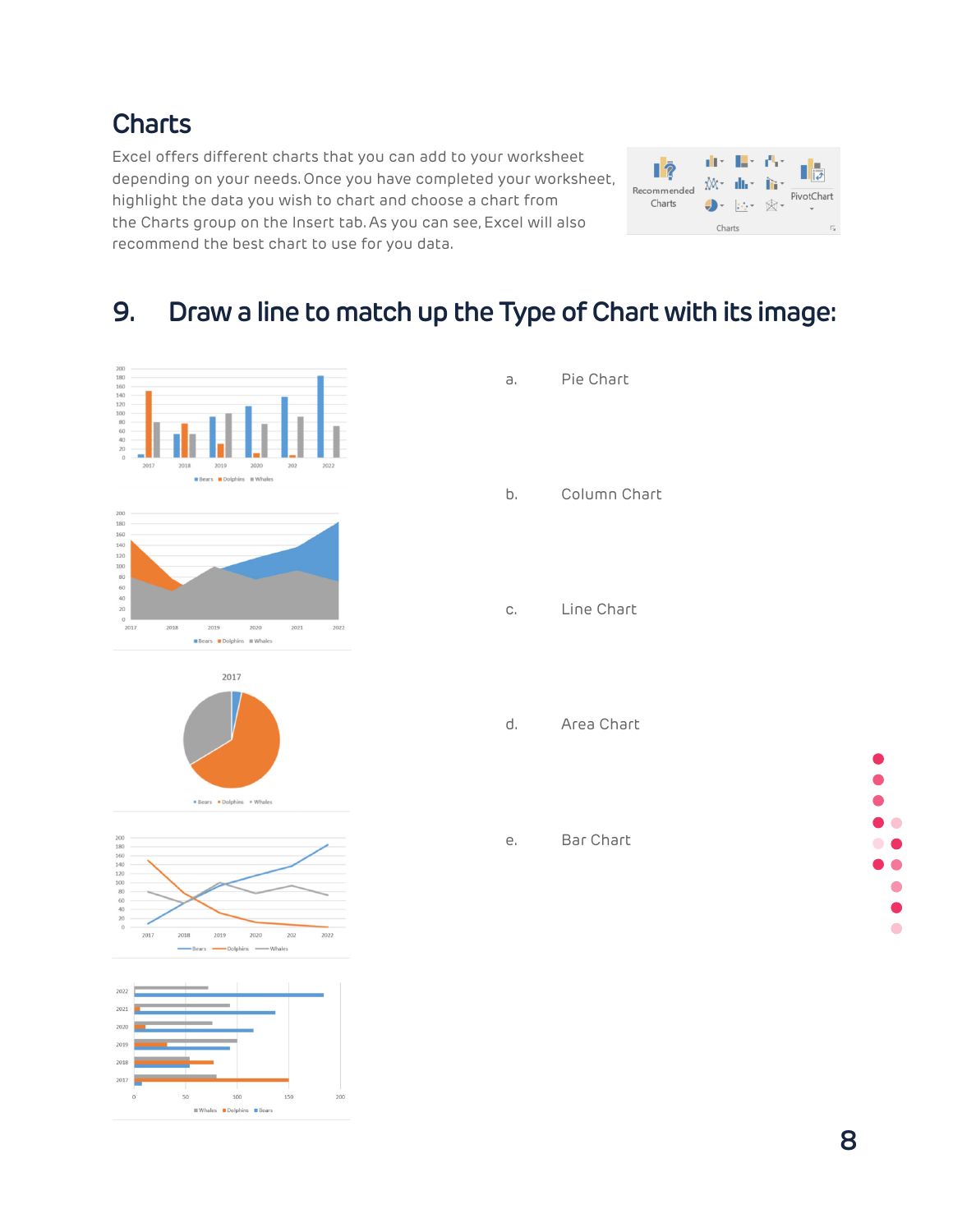# **Printing Your Worksheet**

Click the **File tab** to view the Backstage. Choose **Print** from the menu to view our Print settings.

Here you can decide if you would only like to print the active worksheet you are currently working on, or would you like to print the entire workbook.

**Tip: Printing Charts**

If you have a chart on your worksheet and you only want to print that and not the rest of the worksheet, select the chart and then go to the print menu. As you will see on the preview, only the chart will print.



| Margins Header/Footer<br>Page<br>Sheet<br>Orientation<br><b>O</b> Portrait<br>Landscape<br>100 $\frac{4}{2}$ % normal size<br>Adjust to:<br>$\frac{2}{2}$ page(s) wide by 1<br>$\div$ tall<br>$\bigcirc$ Fit to:<br>1<br>Letter<br>1200 dpi | ×             |
|---------------------------------------------------------------------------------------------------------------------------------------------------------------------------------------------------------------------------------------------|---------------|
|                                                                                                                                                                                                                                             |               |
| Scaling<br>Paper size:<br>Print guality:<br>First page number: Auto                                                                                                                                                                         |               |
|                                                                                                                                                                                                                                             |               |
|                                                                                                                                                                                                                                             |               |
|                                                                                                                                                                                                                                             |               |
|                                                                                                                                                                                                                                             |               |
|                                                                                                                                                                                                                                             |               |
|                                                                                                                                                                                                                                             |               |
|                                                                                                                                                                                                                                             | $\checkmark$  |
|                                                                                                                                                                                                                                             | $\mathcal{L}$ |
|                                                                                                                                                                                                                                             |               |
|                                                                                                                                                                                                                                             |               |
|                                                                                                                                                                                                                                             |               |
|                                                                                                                                                                                                                                             |               |
|                                                                                                                                                                                                                                             |               |
| Options                                                                                                                                                                                                                                     |               |
| OK                                                                                                                                                                                                                                          | Cancel        |

For further settings, click **Page Setup** at the bottom of the Print menu to open the Page Setup dialog box.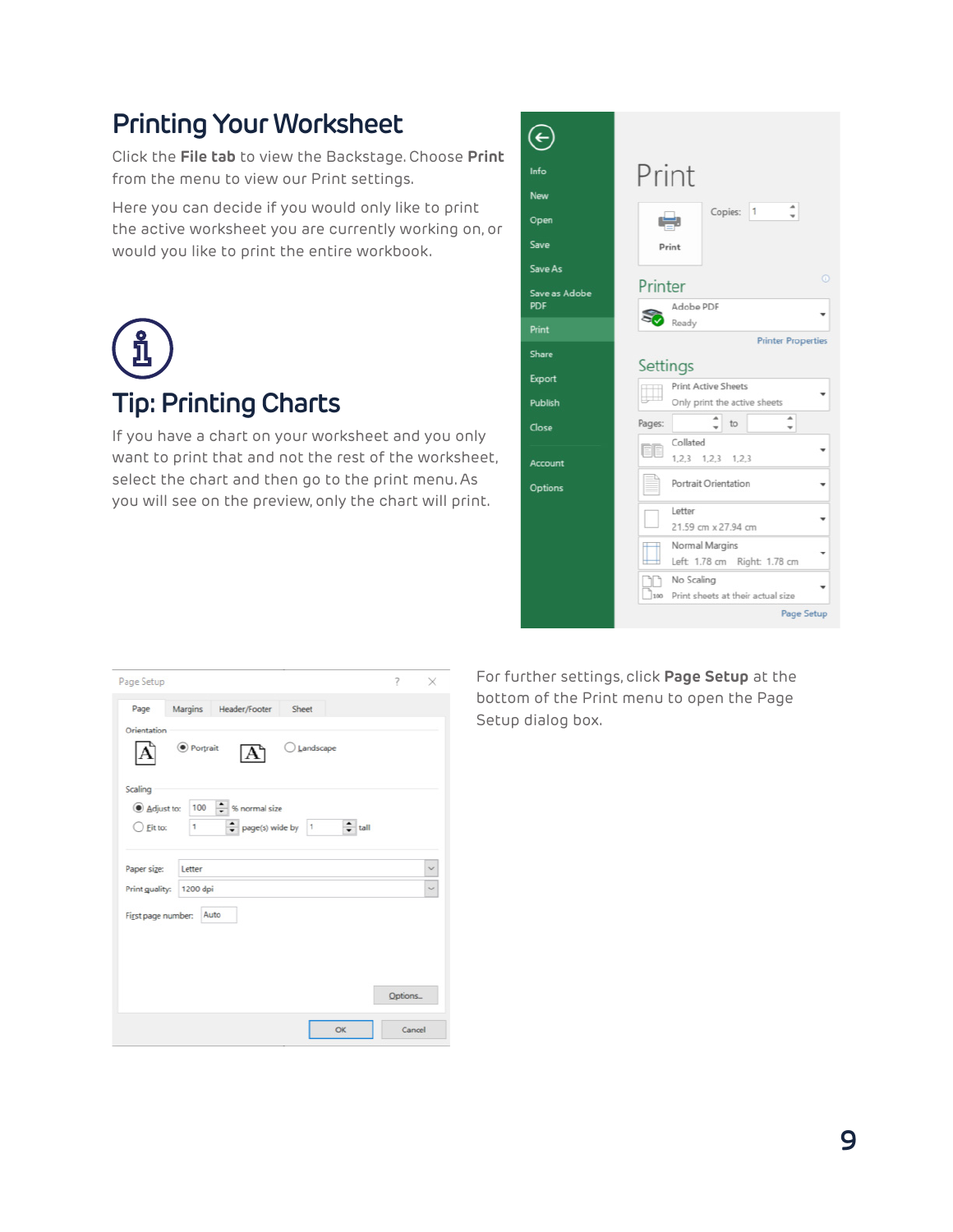# **Answer Key**

#### **1. Fill in the Blanks – Use the diagram above to help you identify numbers 1 - 4**

- 1. Quick Access Toolbar
- 2. Row
- 3. Name Box
- 4. Zoom Control

#### **2. What is the name of the selected cell in this image?**

B3

#### **3. Name these cell ranges**

- a. B3:B9
- b. D4:F6

#### **4. Which format are the following? Circle one answer for each**

- 1. c. Short date
- 2. c. Scientific
- 3. a. Accounting
- 4. a. Number

#### **5. What is the default font for Excel? Circle one**

a. Calibri

#### **6. Circle the buttons you would use to align your text in the center of a cell:**



#### **7. What do these three buttons do?**

- a. Bold
- b. Italic
- c. Underlined